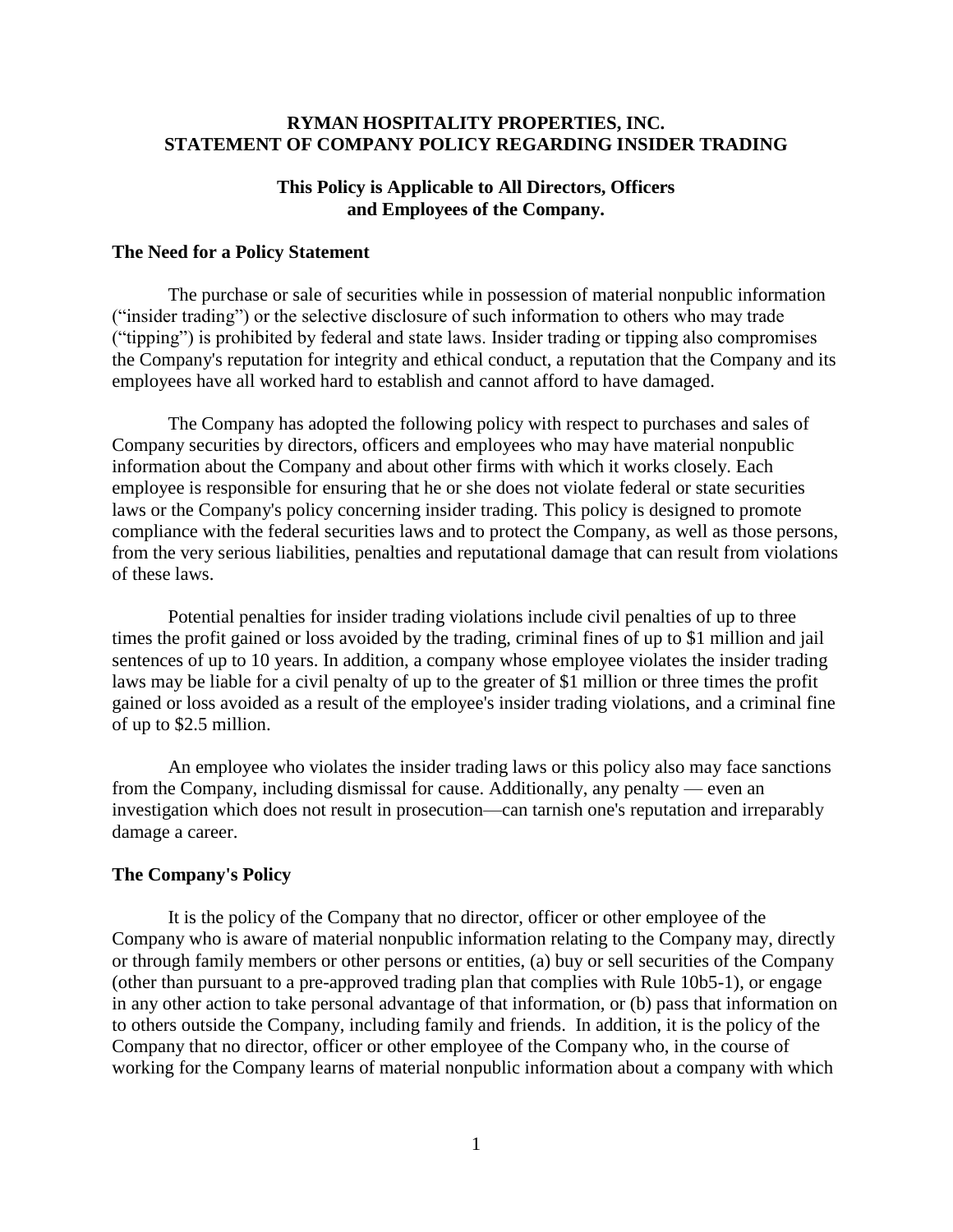the Company does business, including a customer or supplier of the Company, may trade in that company's securities until the information becomes public or is no longer material.

"Trading" includes purchases and sales of Common Stock, options, puts, calls and other similar securities. This policy includes trades made pursuant to any investment direction under employee benefit plans as well as trades in the open market. For example, sales of stock acquired through the Company's Amended and Restated 2006 Omnibus Incentive Plan (or other stock plan) or transactions in the self-directed portion of the Company's 401(k) Savings Plan are covered by this policy. This policy also applies to the exercise of options with an immediate sale of some or all of the shares through a broker. In addition, transactions involving securities held by or in the name of entities such as trusts, corporations and partnerships in which you have an interest, also may be restricted. If you have any questions about whether a transaction you are considering may be covered by this policy, you should seek advice from Scott Lynn, the Company's General Counsel and Secretary, who has been designated as the Compliance Officer to monitor compliance with this policy.

Notwithstanding the foregoing prohibitions, before you are aware of any inside information, you may enter into a written contract, instruction, or plan for the purchase or sale of a Company security; provided, that any such arrangement is submitted in advance of any trading and such written arrangement is approved by Scott Lynn, General Counsel and Secretary, as being in conformity with the federal securities laws. Further information about this type of arrangement may be obtained from Scott Lynn.

Officers, directors and employees must not pass material nonpublic information on to others or recommend to anyone the purchase or sale of any securities on the basis of such information. This practice, known as "tipping", also violates the securities laws and can result in the same civil and criminal penalties that apply to insider trading, whether or not the employee derives any benefit from another's actions. To avoid tipping (or even creating the appearance of tipping) officers, directors and employees should be careful to avoid discussing material nonpublic information in any place where they might be overheard (i.e., in restaurants, elevators or airplanes).

The same restrictions apply to family members and other persons living in an officer's, director's or employee's household. Officers, directors and employees are expected to be responsible for the compliance of the members of their immediate family and personal household. Transactions that may be necessary or justifiable for independent reasons (such as the need to raise money for an emergency expenditure) are no exception to the policy. Even the appearance of an improper transaction should be avoided to preserve the Company's reputation for adhering to the highest standards of conduct.

Hedging transactions, including those involving short sales, or puts, calls or similar products relating to the Company's securities must be precleared by Scott Lynn, General Counsel and Secretary.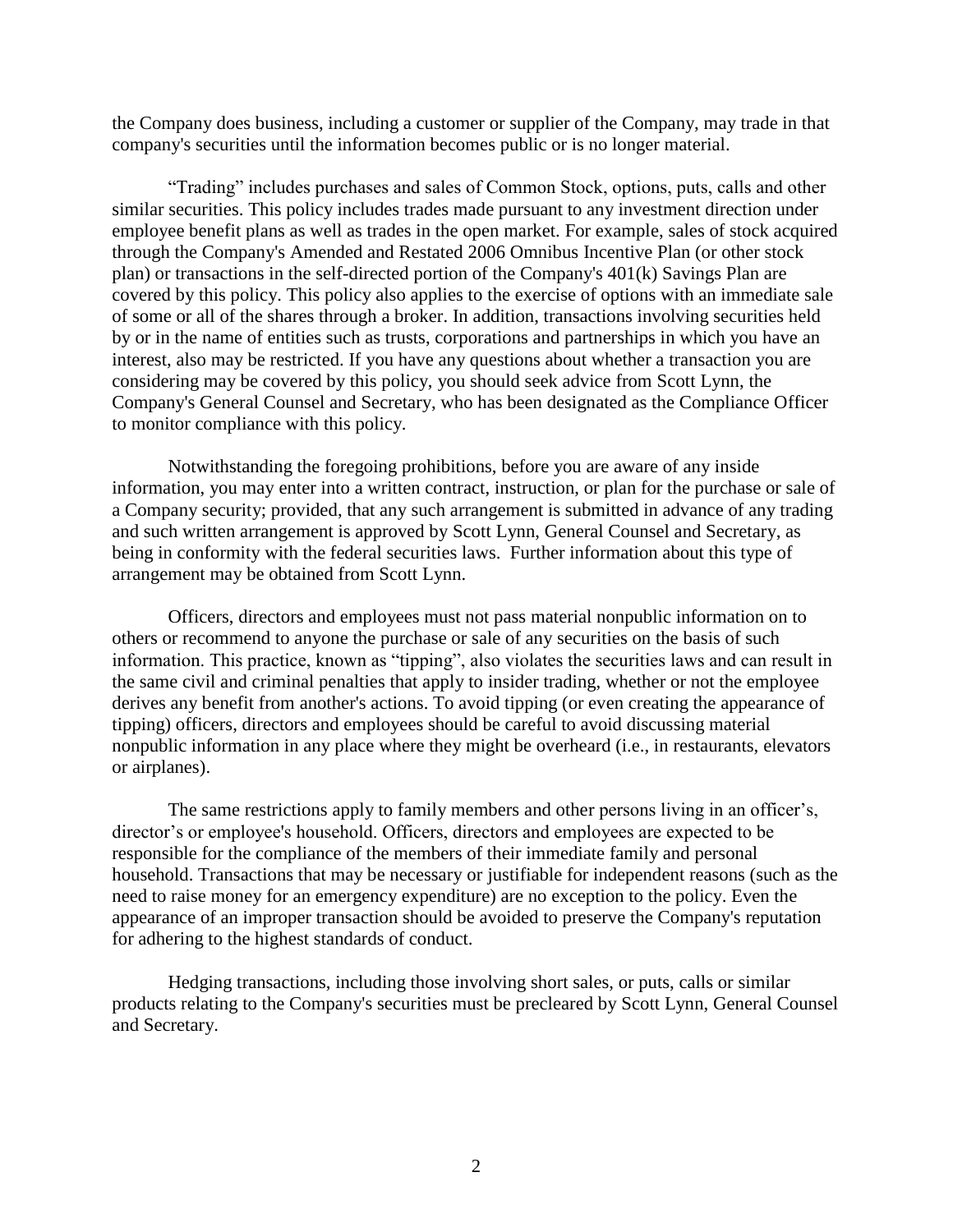## **Definition of Material Nonpublic Information**

**Material Information.** Information is material if there is a substantial likelihood that a reasonable investor could consider it important in deciding whether to buy, hold or sell a security. Therefore, any information that could reasonably be expected to affect the price of a security is material. Common examples of material information are:

- Projections of future earnings or losses or changes in such projections;
- Actual changes in earnings;
- A pending or prospective joint venture, merger, acquisition, tender offer or financing;
- A significant sale of assets or disposition of a subsidiary;
- A gain or loss of a significant contract, customer or supplier or significant material changes in the profitability status of a current contract;
- The development or release of a new product or service;
- Changes in a previously announced schedule for the development or release of a new product or service;
- Changes in management, other major personnel changes or labor negotiations;
- Significant increases or decreases in dividends or the declaration of a stock split or the offering of additional securities; or
- Financial liquidity problems.

Both positive and negative information can be material. Because trading that receives scrutiny will be evaluated after the fact with the benefit of hindsight, questions concerning the materiality of particular information should be resolved in favor of materiality, and trading should be avoided. If an officer, director or employee learns something that leads him or her to want to buy or sell stock, chances are that information will be considered material in any subsequent investigation or litigation.

**Nonpublic Information.** Nonpublic information is information that is not generally known or available to the public. Information is considered to be available to the public only when it has been released to the public through appropriate channels, *e.g.*, by means of an announcement on the Dow Jones broad tape, a wire service such as AP, radio, television, newspapers and magazines of wide circulation or documents filed with the Securities and Exchange Commission, and enough time has elapsed to permit the investment market to absorb and evaluate the information. As a general rule, information is considered nonpublic until the third business day after public disclosure. Thus, you should refrain from trading or communicating such information, until the third business day after the public announcement.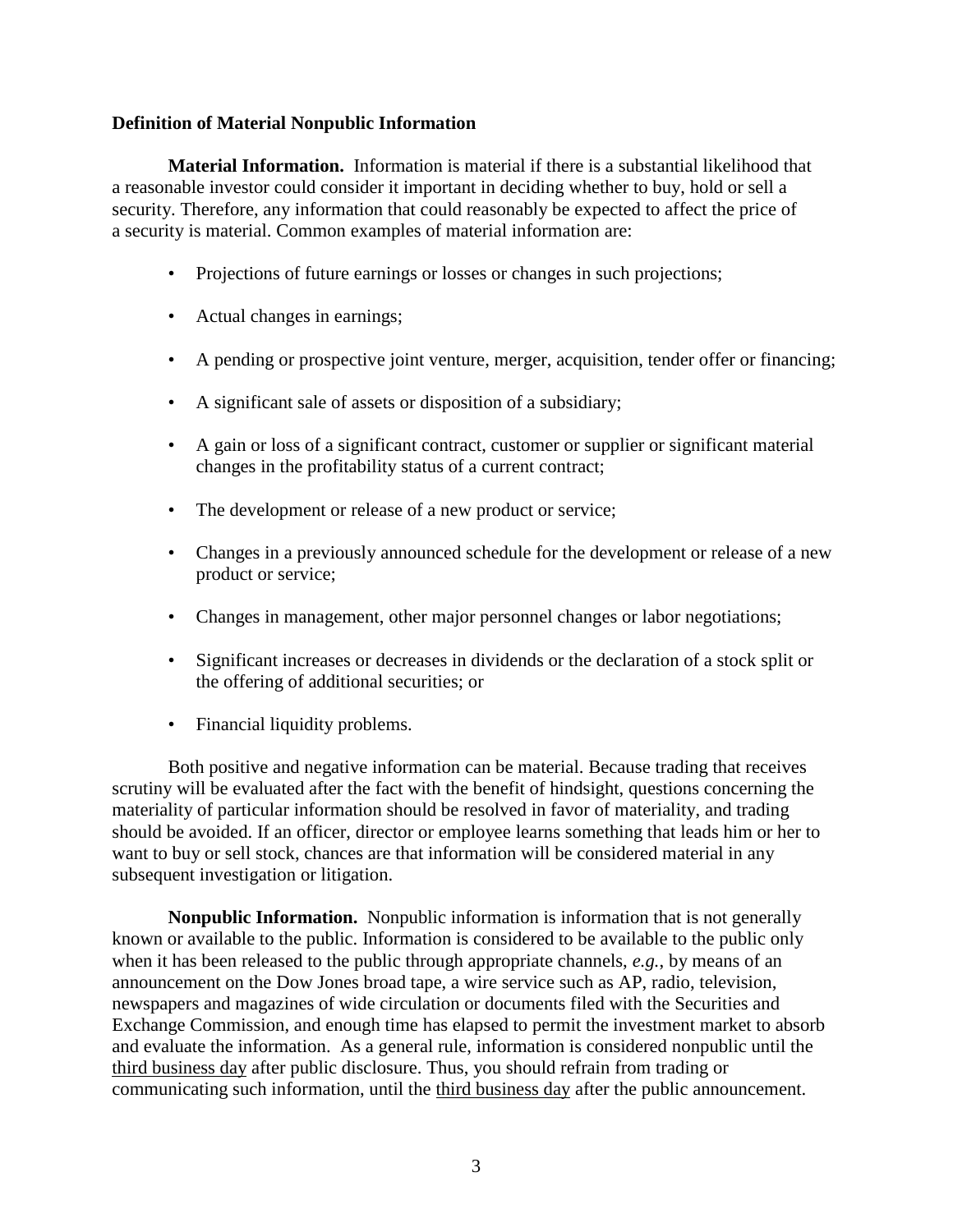### **Confidentiality Procedures**

Maintaining the confidentiality of Company information is essential for competitive, security and other business reasons, as well as to comply with securities laws. All information an officer, director or employee learns about the Company or its business plans in connection with his or her employment is potentially "inside" information until publicly disclosed by the Company. The officer, director or employee should treat all such information as confidential and proprietary to the Company. The officer, director or employee may not disclose it to others, including but not limited to family members, other relatives or business or social acquaintances, who do not need to know it for legitimate business reasons.

Officers, directors or employees who are in possession of material nonpublic information about the Company should therefore take steps to ensure that the confidentiality of such information is protected. Such steps may include: adopting code names, using passwords for computerized information, shredding confidential documents, locking files and desk drawers containing sensitive information, labeling documents "confidential," limiting the copying of sensitive documents and maintaining a record of other employees who request access to confidential documents or files.

Also, the timing and nature of the Company's disclosure of material information to outsiders is subject to legal rules, the breach of which could result in substantial liability to the employee, the Company and its management. Accordingly, it is important that only specifically designated representatives of the Company discuss the Company and its affiliates and subsidiaries with the news media, securities analysts, and investors. Inquiries of this type received by an officer, director or employee should be referred to Scott Lynn, General Counsel.

#### **Personal Responsibility; Assistance**

Each officer, director and employee should remember that the ultimate responsibility for adhering to this policy and avoiding improper trading or tipping rests with such person. In this regard, it is important that each officer, director and employee use his or her best judgment. If any person subject to this policy violates it, the Company may take disciplinary action, including dismissal for cause.

**Compliance with this policy by all officers, directors and employees is of the utmost importance both for such person and for the Company. Any person who has any questions about the application of this policy to any particular situation should seek guidance from Scott Lynn, the Company's General Counsel and Secretary.**